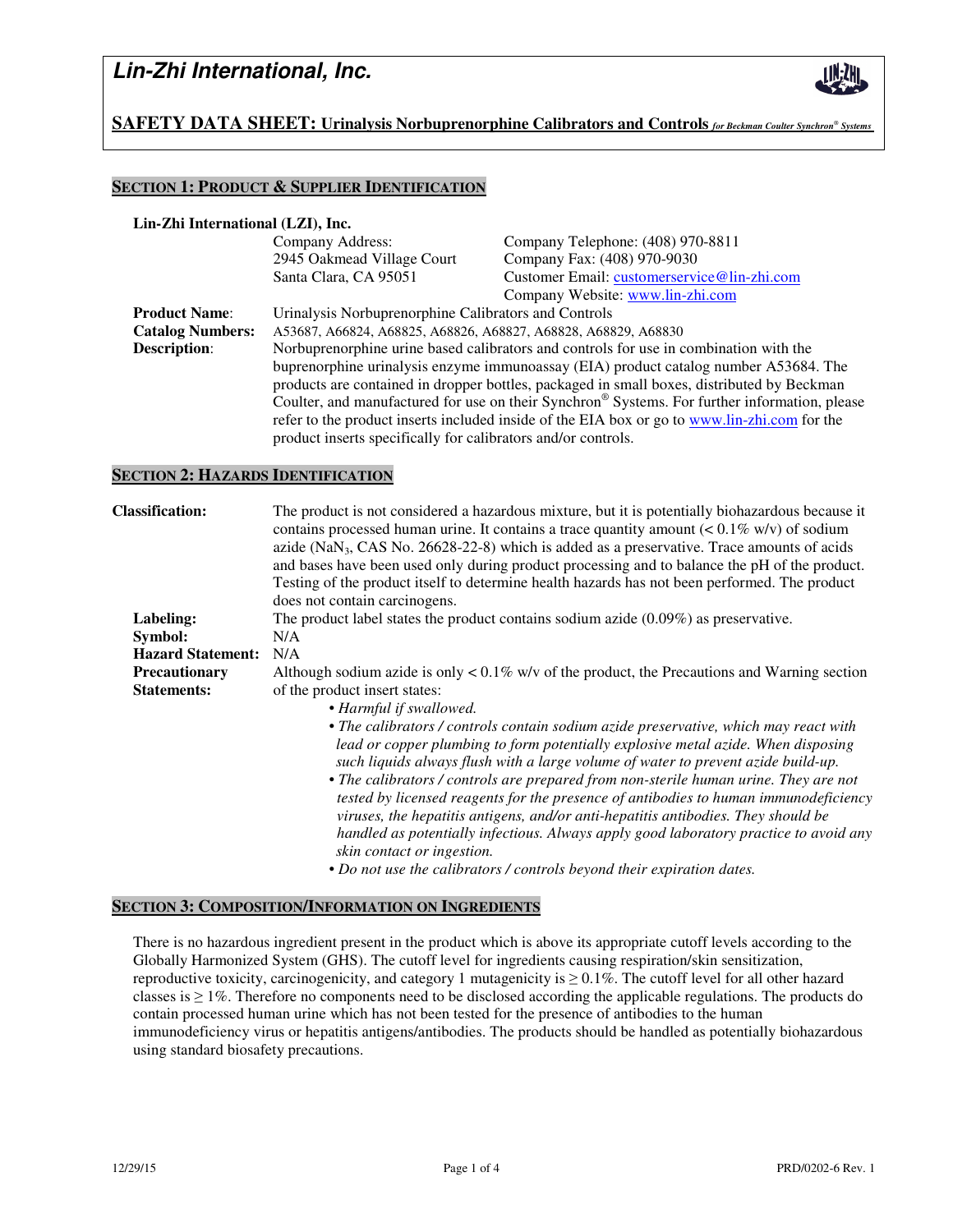

## **SAFETY DATA SHEET: Urinalysis Norbuprenorphine Calibrators and Controls** *for Beckman Coulter Synchron® Systems .*

### **SECTION 4: FIRST AID MEASURES**

**Potential Routes of Exposure**: Skin contact, eye contact, and accidental ingestion. Inhalation is highly unlikely. **Skin contact:** Wash affected area thoroughly with soap and water. Remove contaminated clothing and shoes. **Eye contact:** Flush with plenty of water for at least 15 minutes. **Ingestion:** If swallowed, wash out mouth with water and drink plenty of water. *If adverse symptoms are experienced, contact a physician as a precautionary measure.* 

#### **SECTION 5: FIRE FIGHTING MEASURES**

**Suitable Extinguishing Media:** Typical media is suitable. **Unsuitable extinguishing media:** None are known. **Specific hazards in case of fire:** None are known. **Special protective equipment** Use the typical equipment and precautions. There is a recommendation **and precaution for fire fighters:** to wear self-contained breathing apparatus.

#### **SECTION 6: ACCIDENTAL RELEASE MEASURES**

- **Personal Precautions**: If the liquid product is spilled, take the proper precautions to minimize exposure to it by wearing the appropriate personal protective equipment (PPE).
- **Cleaning Methods**: Quarantine the spill area and minimize spreading of spilled liquid. Soak up the liquid with a suitable absorbent material such as a mat pad. Clean the spill area thoroughly with soap and water. When disposing of the product by means of plumbing, always flush with a large volume of water to prevent long-term sodium azide accumulation in the metal plumbing. Observe and obey federal, state, and local laws and ordinances regarding proper disposal practices.
- **Environmental Precautions**: Collect the spilled liquid, absorbent material, and rinse water into suitable containers for proper disposal in accordance with applicable waste disposal regulations. Prevent runoff into sewers, storm drains, surface waters, and soil.

#### **SECTION 7: HANDLING AND STORAGE**

**Handling:** Wear PPE such as gloves, lab coats, and safety glasses as necessary. Avoid contact with eyes or skin. **Storage:** Keep the product tightly closed. Store at 2-8°C. Do not expose to extreme temperatures.

#### **SECTION 8: EXPOSURE CONTROL/PERSONAL PROTECTION**

**Occupational Exposure Limits:** There are no established exposure limits for this product. *Personal Protective Equipment (PPE)*  **Eye Protection**: Wear safety glasses with side shields. Have eye wash stations available as a precaution. **Skin Protection**: Wear lab coat over clothing and gloves. **Respiratory Protection**: Inhalation is unlikely.

#### **SECTION 9: PHYSICAL AND CHEMICAL PROPERTIES**

*Physical state:* **Liquid Liquid Liquid Liquid Liquid Liquid** *Appearance:* Transparent Transparent Transparent Transparent Transparent Odor No odor *Odor* No odor **No odor** No odor **No odor** No odor *pH:*  $\sim 6.0$  to 7.0  $\sim 6.0$  to 7.0 *Flammable Liquid:* No No No No No *Solubility:* Soluble in Water Soluble in Water Soluble in Water Soluble in Water *Specific Gravity:*  $\sim$ 1.0  $\sim$ 1.0  $\sim$ 1.0

 **Calibrators Controls**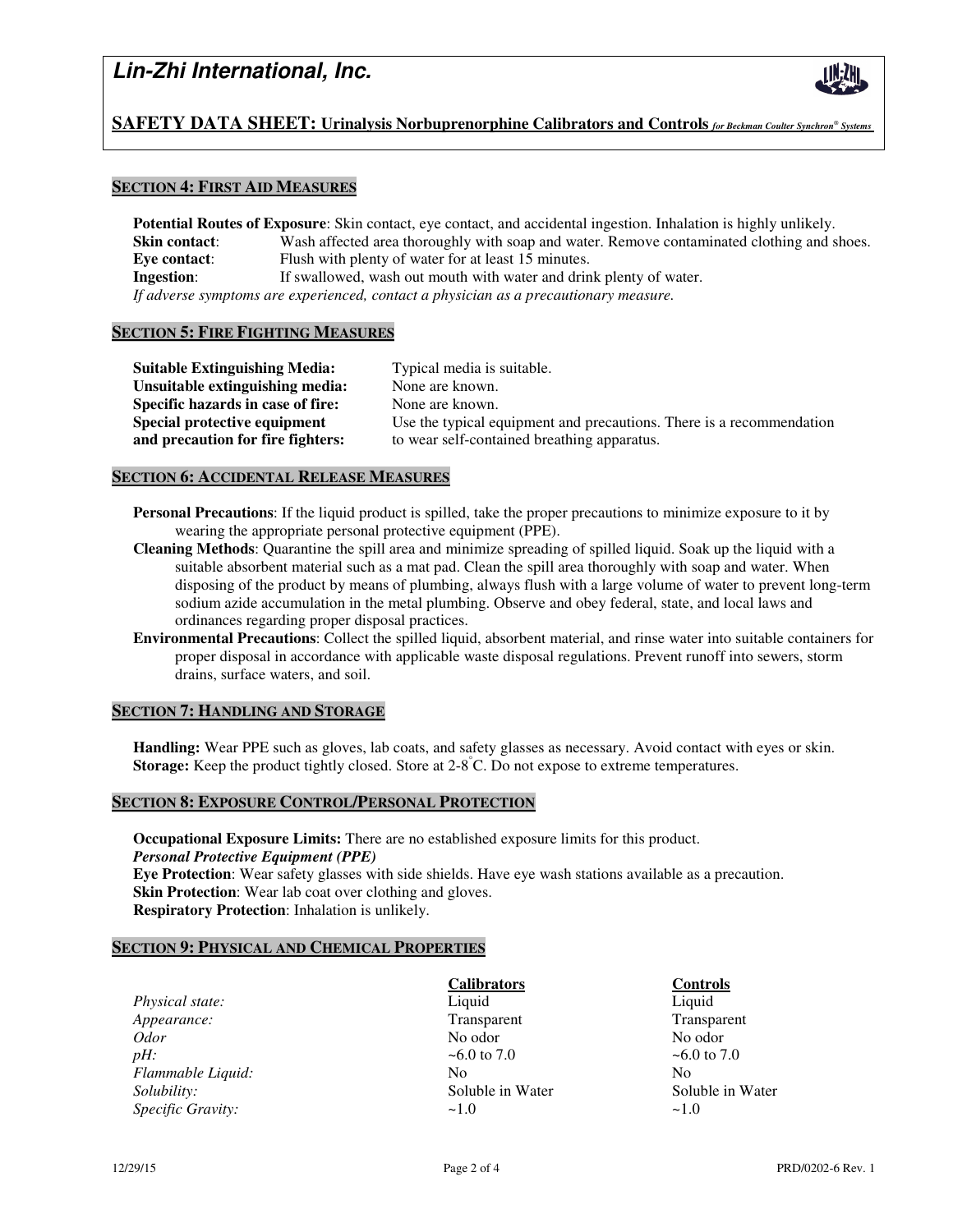

## **SAFETY DATA SHEET: Urinalysis Norbuprenorphine Calibrators and Controls** *for Beckman Coulter Synchron® Systems .*

### **SECTION 10: STABILITY AND REACTIVITY**

**Chemical Stability:** Stable under normal conditions of use.

- **Possibility of hazardous reactions**: Although sodium azide is  $\lt 0.1\%$  w/v of the product, sodium azide build up may occur over time in metal plumbing if the product is not properly disposed, leading to explosive and shock sensitive components. An extra precaution is to schedule a routine assessment of the plumbing system.
- **Conditions to Avoid**: Sodium azide build up in metal plumbing may be avoided by flushing the product with a large volume of water when disposing of it. Additionally, introducing the product to acidic conditions below a pH of 4.8 should be avoided.

**Materials to Avoid**: None are known.

**Hazardous Decomposition Products**: None are known.

#### **SECTION 11: TOXICOLOGICAL INFORMATION**

**Skin (Irritancy and Acute Toxicity):** No data is available. **Eye (Irritancy and Acute Toxicity):** No data is available. **Ingestion:** No data is available. **Chronic Toxicity (Target Organ Effects):** No data is available. **Mutagenicity:** No data is available. **Inhalation:** No data is available. Low risk of inhalation.

#### **SECTION 12: ECOLOGICAL INFORMATION**

**Persistence and Degradability:** No data is available. **Bio-accumulative potential:** No data is available. **Mobility:** No data is available. **Aquatic Toxicity**: No data is available.

#### **SECTION 13: DISPOSAL CONSIDERATION**

The proper disposal method consists of running a large volume of water with the disposal of the product and/or product wastes in order to prevent sodium azide buildup in metal plumbing. Dispose of the product separately from other waste materials. Follow applicable local, state, and federal regulations for disposal, as some guidelines may require more precautionary measures for disposal of dilute sodium azide liquids, such as segregation of the waste products and treatment.

#### **SECTION 14: TRANSPORT INFORMATION**

These goods are not hazardous for transport and are not regulated by IATA.

**Proper Shipping Name:** Urinalysis Norbuprenorphine Calibrators and Controls **Hazard Class:** Non-hazardous but potentially biohazardous **Packing Group:** N/A **Marine Pollutant:** No **Note**: These are perishable, liquid products. The products are packed with ice to maintain an approximately 2-8°C temperature range during transit.

#### **SECTION 15: REGULATORY INFORMATION**

The regulatory data in this section is not intended to be all-inclusive, only a selected regulation is represented.

European Inventory of Existing Commercial Chemical Substances / European List of Notified Chemical Substances (EINECS / ELINCS) No. for Sodium Azide: 247-852-1